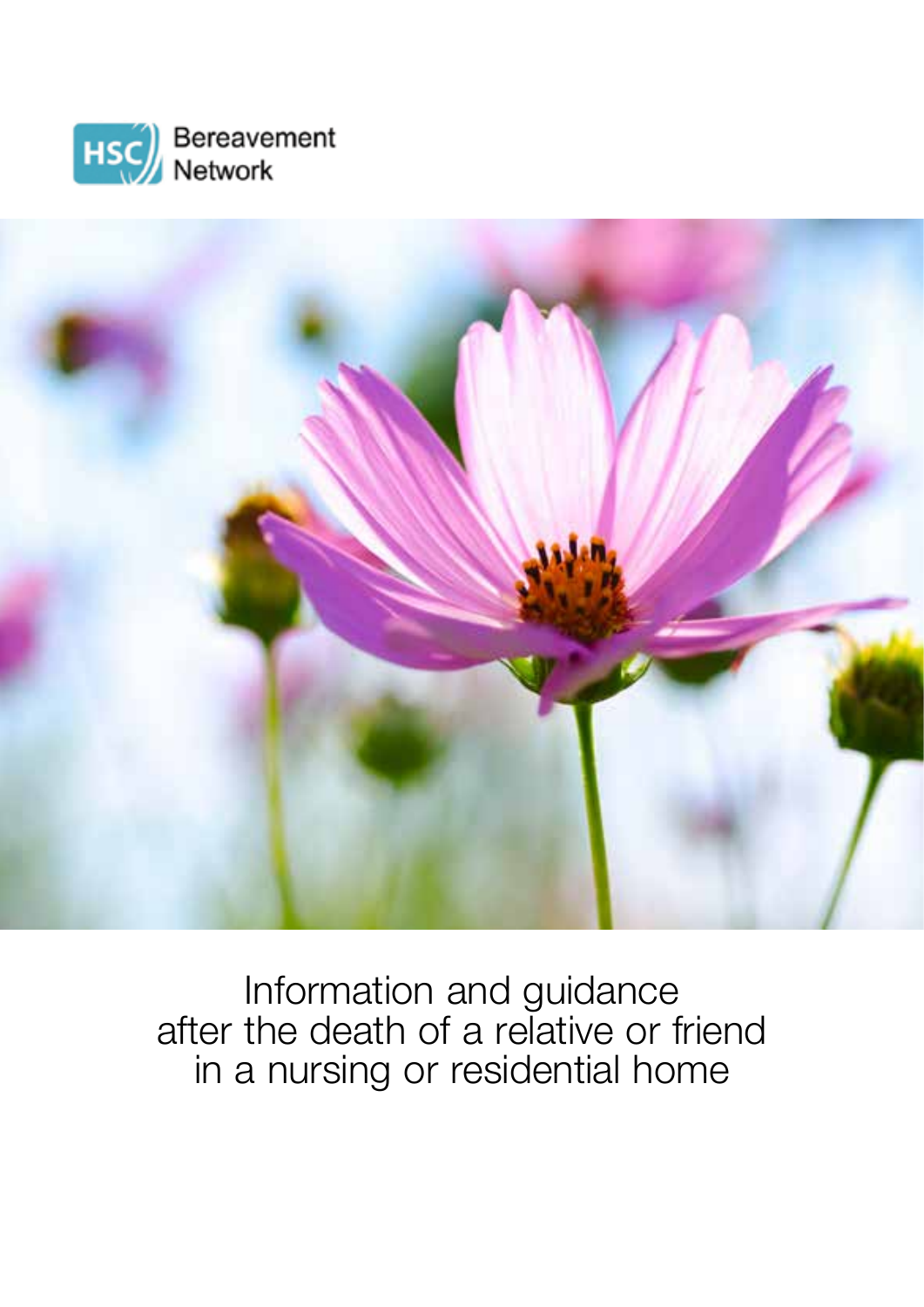

We acknowledge the distress and pain felt after the death of a loved one, and would like to offer our sincere sympathy to you and your family and friends who are affected by this sad loss.

When someone dies there are many decisions and arrangements to be made. These often have to be made at a time of great personal distress. This booklet will give you help and guidance about what to do, particularly in the first few difficult days of your bereavement.

This booklet outlines some information on coping with grief which we hope may be helpful in the days ahead. There is also a section on helping children cope with the death of someone they love.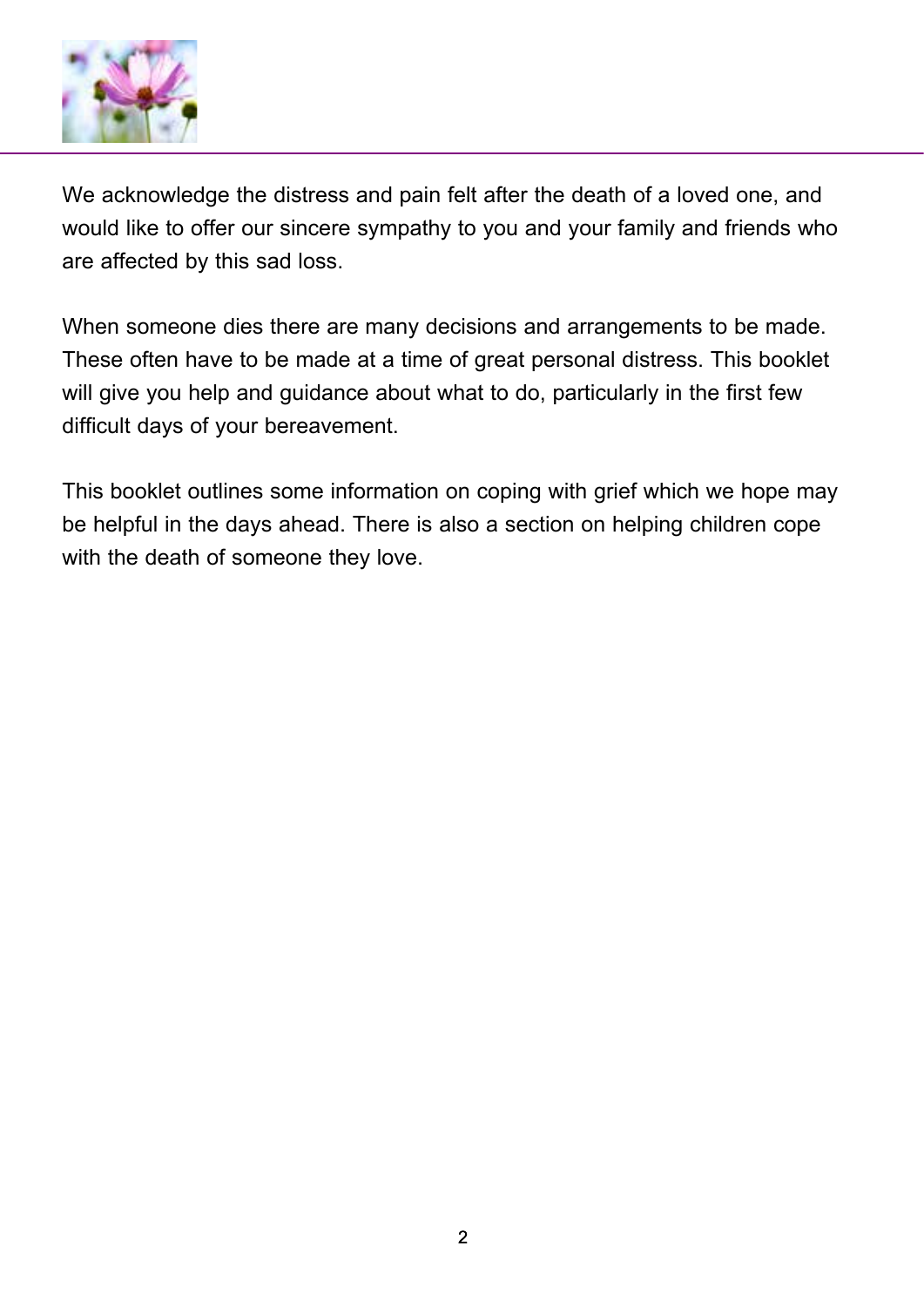

### Taking time

Death can happen at any time of life. Sometimes it's expected, because of illness and ageing. Sometimes it happens suddenly – an accident or heart attack. Whether it is expected or sudden, the initial feelings can be overwhelming.

It is important to take some time to gather your thoughts, to cry, or to talk. It can be helpful to have the support of family and friends. If you have a minister, priest or belief group representative they can also give support at this difficult time.

Please don't be afraid to ask for help. The staff who cared for your relative will be happy to answer questions and offer support. The contact details of some useful organisations are at the end of this booklet.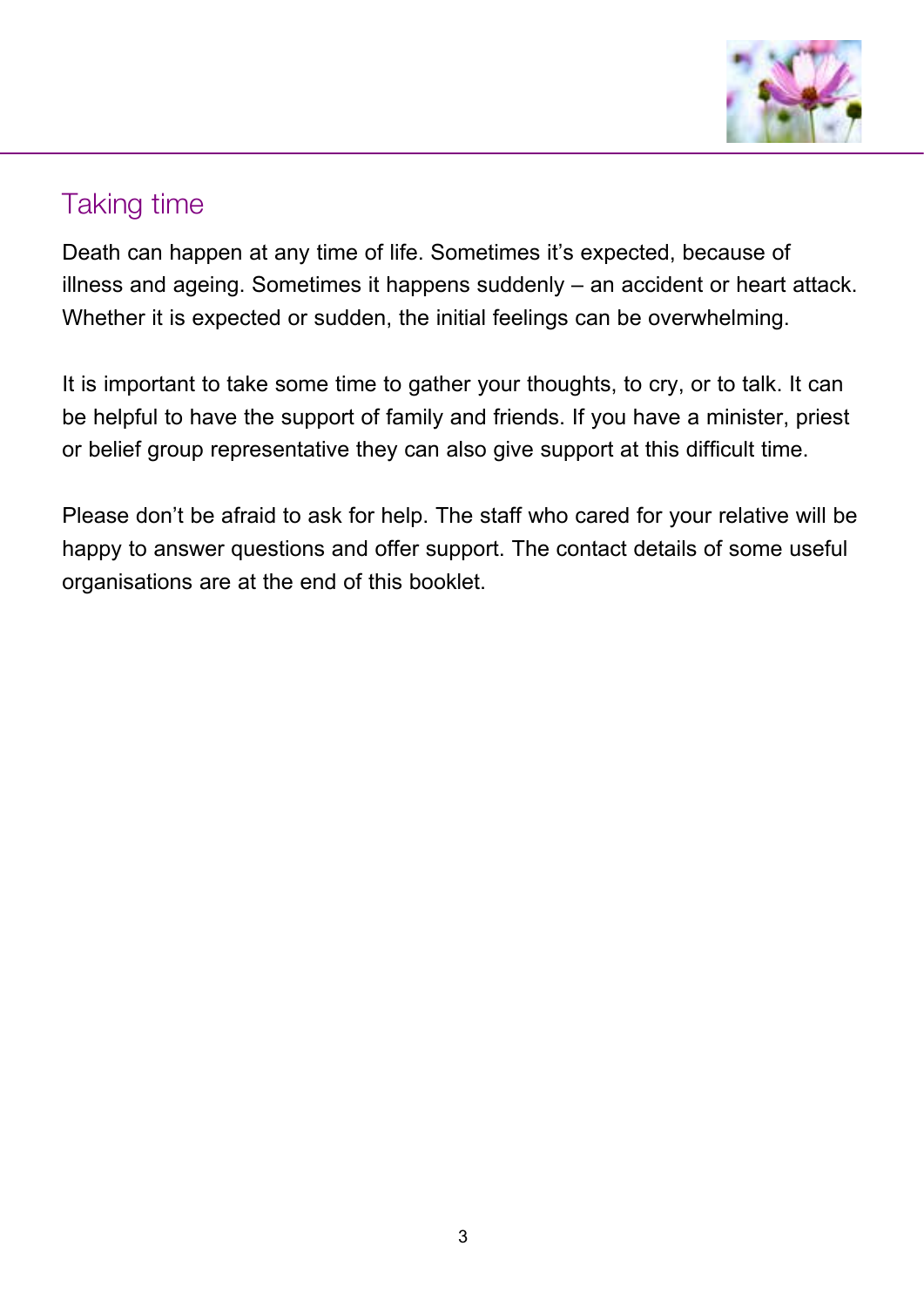

This booklet gives you information about….

|                                          | Page            |
|------------------------------------------|-----------------|
| Section 1: Practical matters             |                 |
| Medical Certificate of Cause of Death    | 5               |
| Registering the death                    | 5               |
| Deaths and the Coroner                   | 7               |
| Consented post mortem examination        | 7               |
| Spiritual support                        | 8               |
| Arranging the funeral                    | 8               |
| Cremation                                | 9               |
| People to tell                           | 10              |
| Section 2: Coping with bereavement       |                 |
| Grieving                                 | 12 <sup>2</sup> |
| What can help after someone dies         | 12 <sup>2</sup> |
| Supporting children after someone dies   | 14              |
| Section 3: Information and local support |                 |
| Information                              | 16              |
| Support organisations                    | 17              |
| Supporting children                      | 19              |
|                                          |                 |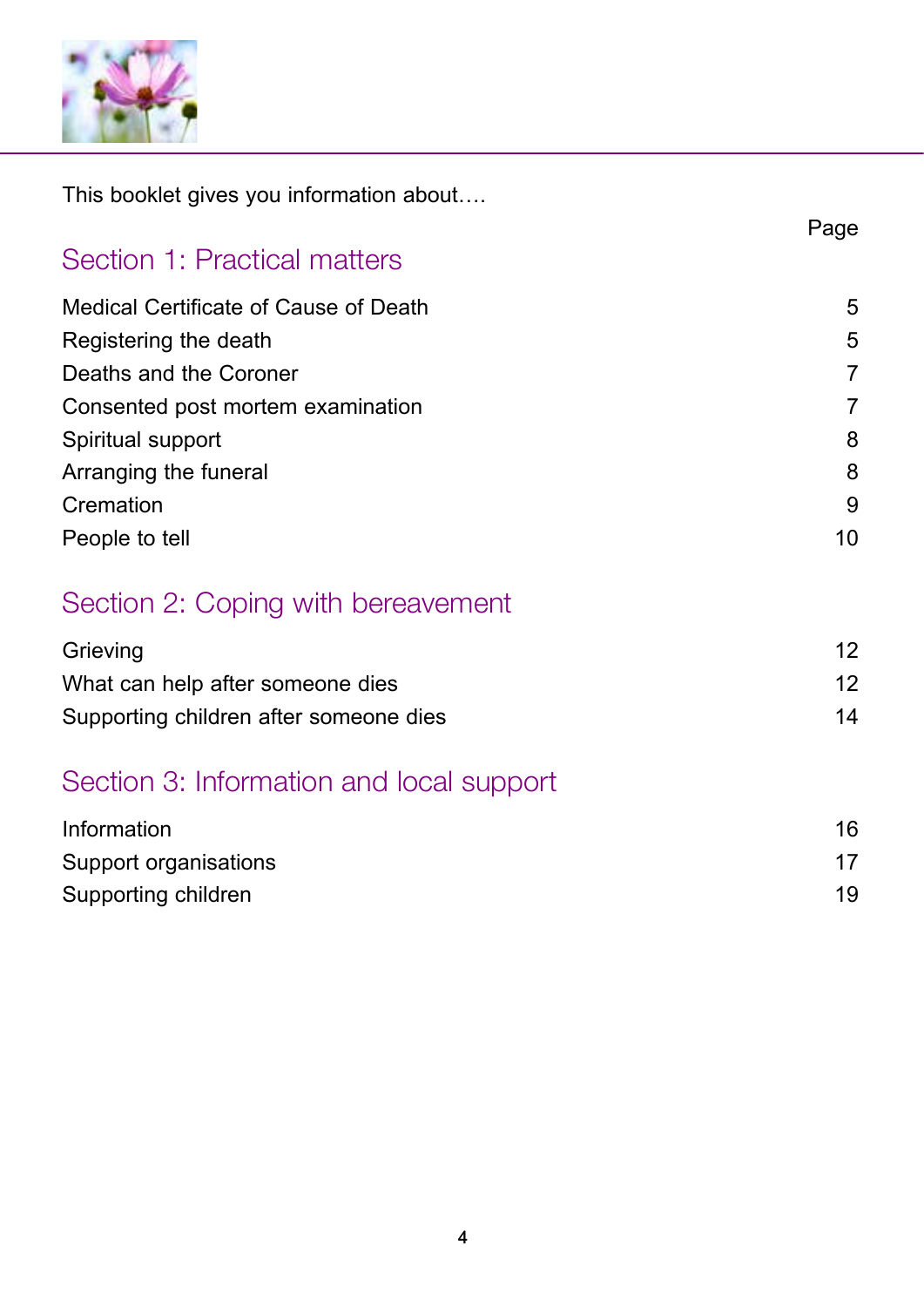

### Section 1: Practical matters

If staff in the home or your funeral director need to be aware of any special religious or cultural requirements when caring for your loved one after death, let them know as soon as possible.

### Medical Certificate of Cause of Death

The GP who cared for your relative before they died will issue a certificate showing the cause of death, unless it is necessary for the Coroner to be involved. Please keep this Medical Certificate Of Cause of Death safe. You will need it to register the death.

Sometimes there are circumstances concerning the death which require reporting to the Coroner. This may mean that the medical certificate cannot be issued immediately. See page seven for more information on the Coroner.

The medical certificate may also be delayed for other reasons, as only the doctor who has seen and treated your relative in recent weeks can issue it. Only provisional funeral arrangements should be made until you receive the death certificate.

#### Registering the death

When you are given a Medical Certificate of Cause of Death you must register the death with the Registrar of Births, Deaths and Marriages within five days

The details of the main offices of the Registrar of Births, Deaths and Marriages in Northern Ireland with their telephone numbers and opening times, can be found in Yellow Pages or at www.nidirect.gov.uk

There is no cost for registering a death. The only cost will be for copies of the death certificate issued by the Registrar. It can be helpful to purchase some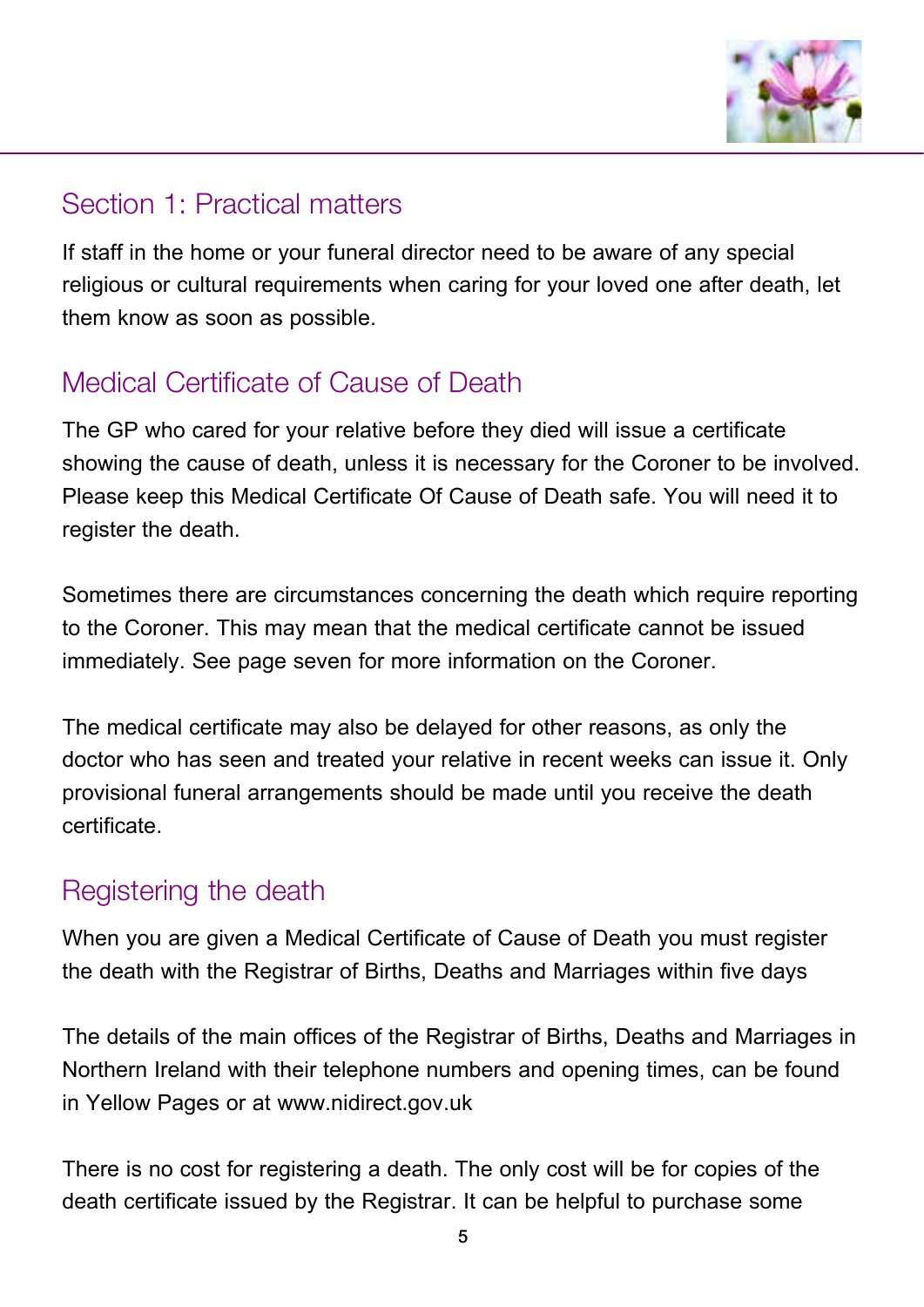

extra copies of the certificate at the time you register the death as they are often required to deal with insurance or business matters.

#### Who can register a death?

- Any relative of the deceased who knows the details required
- A person present at the death
- A person taking care of funeral arrangements
- The executor or administrator of the deceased's estate
- A person finding the body, or a person taking charge of the body
- A person living in and responsible for a house, lodgings or apartments where the death occurred.

#### The information you will need to give to the registrar:

- When registering a death you will need to complete a registration form
- The medical certificate of cause of death (National Health Number is helpful but not essential)
- The full name of the deceased
- Date and place of death and usual address
- Marital status
- Date and place of birth
- Occupation of the deceased if the deceased was a wife or a widow, the full name and occupation of her husband (or deceased husband) will be required
- Maiden surname (if the deceased was a woman who had married)
- The name and address of the deceased's GP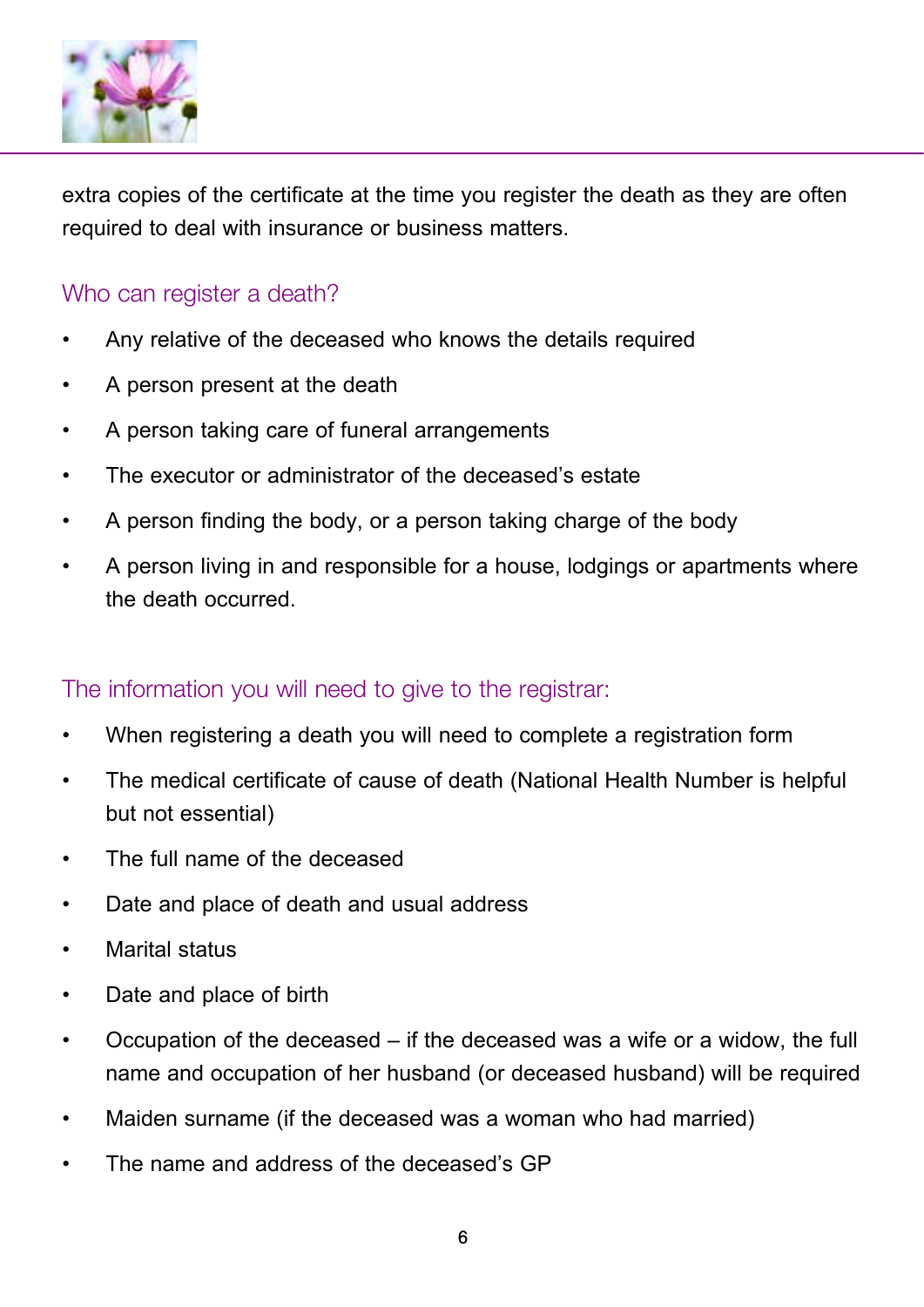

• Details of any pension apart from a state pension that the deceased may have held.

The registrar will then give you two forms:

GRO 21 – this is required for the burial or cremation to take place Form 36 – a form which is required by Social Security Offices regarding benefits.

### Deaths and the Coroner

If your relative was not seen or treated by a doctor in the 28 days before death or if their cause of death is unknown, unexpected or does not appear to have a natural cause, then the attending doctor will have to contact the Coroner. The Coroner will then either:

- Direct the doctor to complete the medical certificate of cause of death
- Direct the doctor to complete a coroner's proforma and forward it to the coroner's office or
- Order a post mortem examination to find out the cause.

Your permission is not required for this type of post mortem. A coroner's liaison officer will make contact with you and give you all the information you need, including the initial post mortem examination findings.

The death certificate will not be available until the Coroner's investigation is complete. However, following the post mortem examination, the Coroner can authorise the release of the body to your funeral director without a medical certificate. You can then go ahead and plan the funeral.

#### Consented post mortem examination

On a rare occasion the GP may ask for permission to carry out a consented post mortem examination. This may help determine the nature and extent of the disease the person died from and increase medical knowledge about it.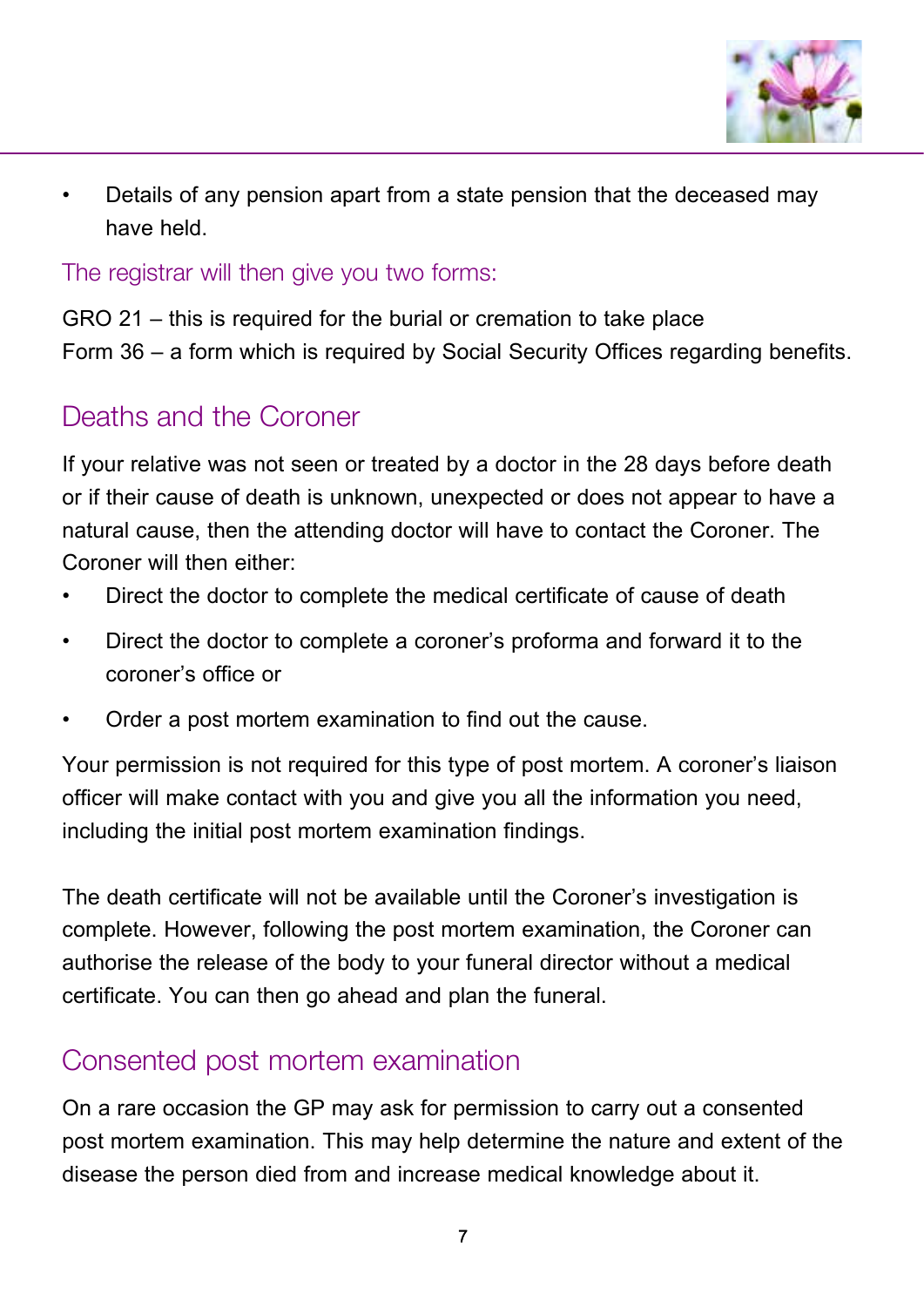

If this procedure is to be considered, the next of kin will be asked for their consent. The GP will discuss with them what is involved, answer any questions and complete a consent form. It will be the next of kin's decision to grant or refuse permission for this post mortem examination.

## Spiritual support

Many people value support and comfort from their minister, priest or faith/belief group representative following the death of a loved one. You may also find it useful to contact them as they can provide support and help with planning the funeral service.

### Arranging the funeral

A funeral director of your choice can help to arrange the funeral. Most funeral directors are available seven days a week and provide an on call service 365 days of the year. As soon as you wish, you can contact them and begin to make arrangements; however when the death is reportable to the coroner, only provisional arrangements should be considered. These can be confirmed when the coroner allows the body to be released.

Some things to consider:

- Your relative may have talked to you or another family member about their wishes, for example, music, hymns, style etc., or have left instructions in their will or written separately. Their solicitor may also hold this information
- It may be helpful to ask children/young people in the family if they would like to be involved in the planning of, or participation in the funeral
- The cost of a grave will vary from one council area to another. The council may also charge a burial fee, even if there is already a family grave
- Think about who will pay for the funeral. Your relative may have contributed to a plan to pay for their funeral. If this is not the case and you receive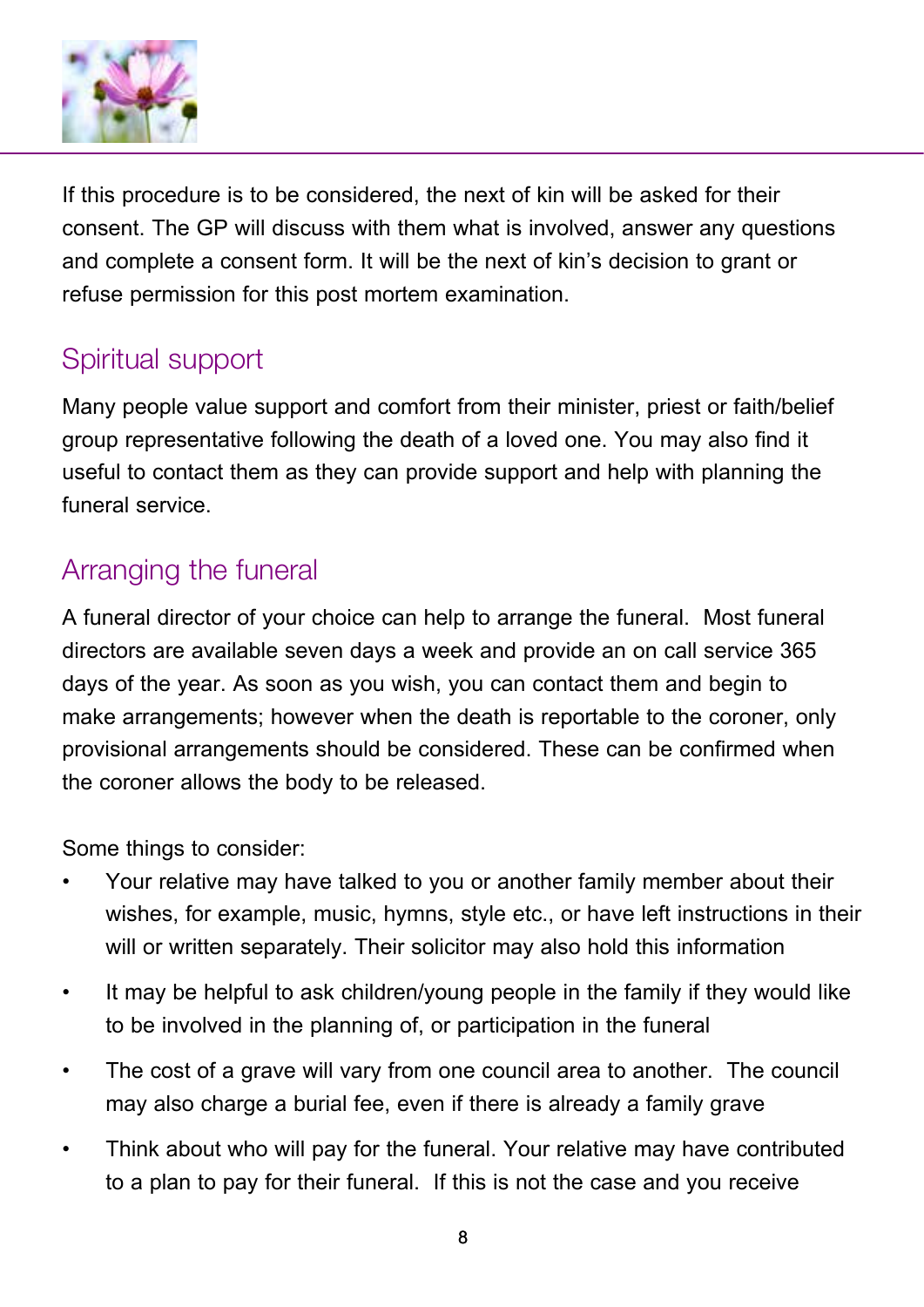

certain benefits you can apply for financial help. Ask your funeral director or contact the Social Security Agency. The Social Security Agency Bereavement Service can be contacted free of charge by calling 0800 0852463.

Contact details for funeral directors can be found in Yellow Pages.

Should you decide to arrange the funeral without using a funeral director, the Natural Death Centre can help, contact details are in the information section of this booklet.

### **Cremation**

The funeral director will arrange for completion of the necessary documentation which requires the cause of death to be confirmed by two doctors.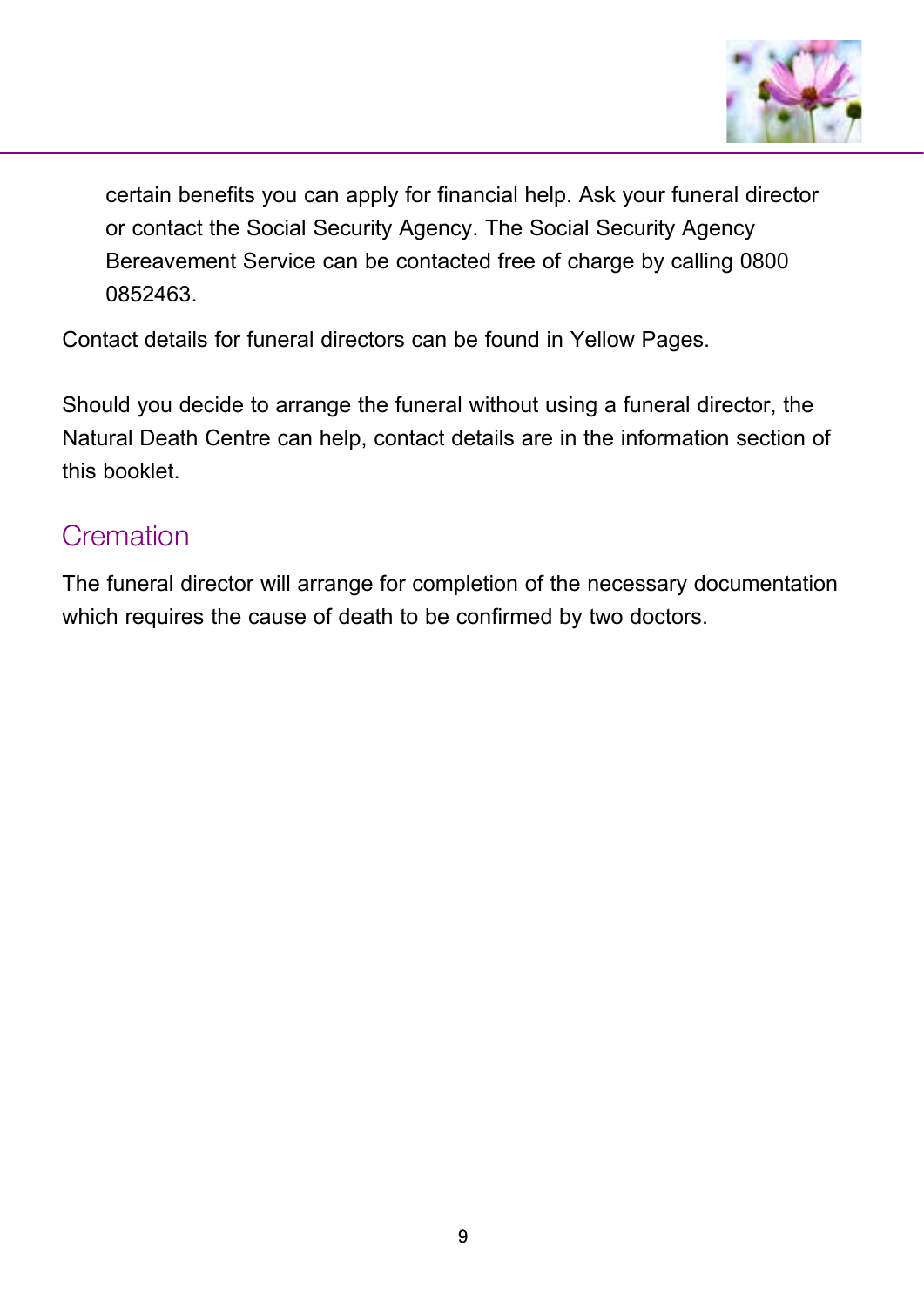

#### People to tell

You are required to notify a number of agencies/organisations that someone has died. When you do this you reduce the risk of receiving distressing and inappropriate letters/phone calls in the weeks and months ahead.

Staff in the home, a family member or trusted friend could help you with this; use the checklist below as a guide (not all will be relevant to your situation).

- Other health care professionals eg. optician, dentist, podiatrist
- Any hospital the person was attending
- Home help organiser, district nurse, day care centre etc.
- Social Security Agency to cancel payments eg. pensions, attendance allowance
- Local council if rates were paid
- Solicitor/accountant
- Bank/post office
- Building society
- Credit union
- Credit card company
- Housing executive contact district office and/or landlord
- Mortgage company
- Pension company and/or financial advisor
- Inland revenue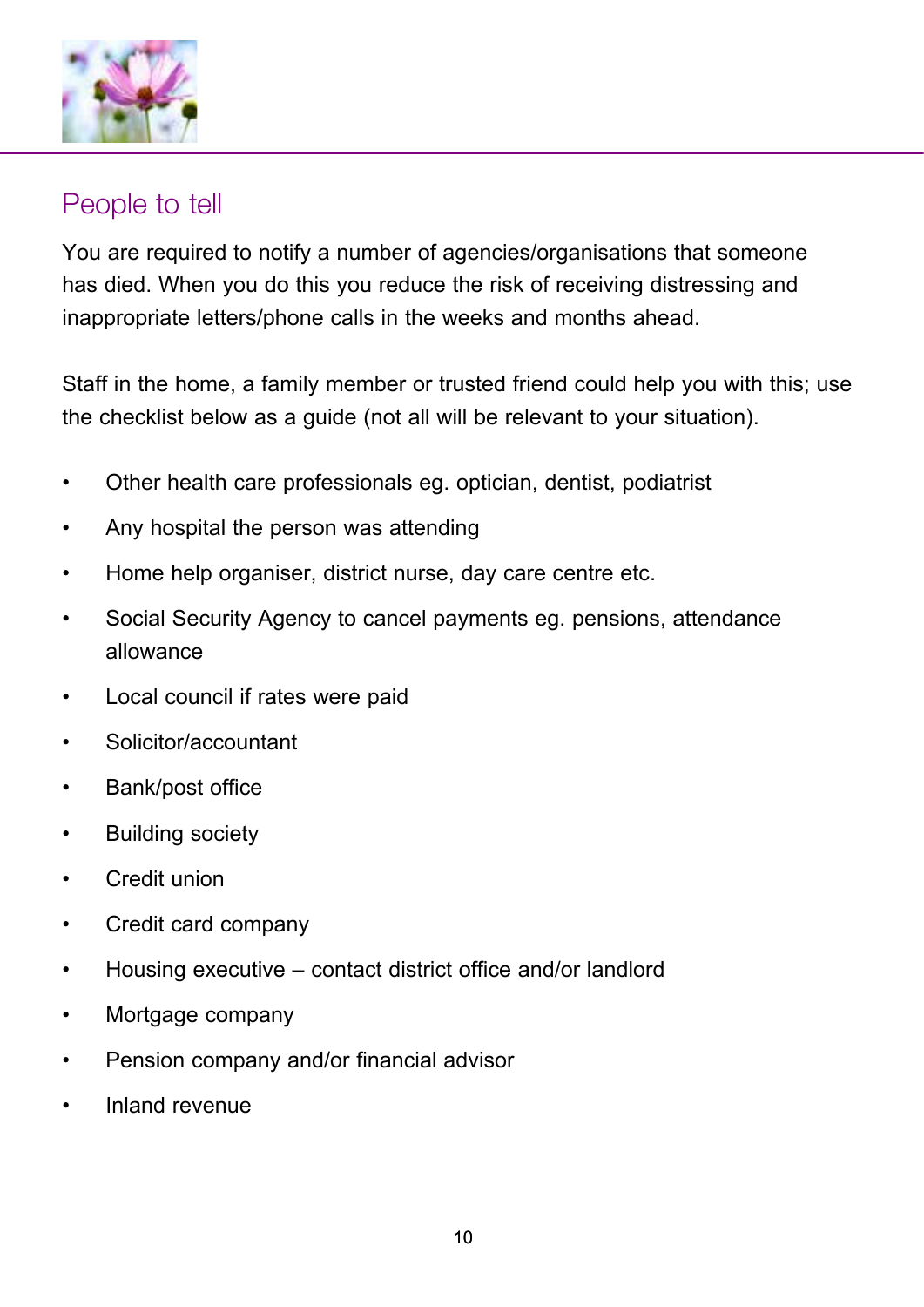

- Employer and trade union
- Insurance companies life, contents, travel, medical
- Car insurance company  $-$  if you are insured to drive the car under the deceased's name – you will cease to be insured
- Gas/electricity supplier
- Telephone company, landline and mobile
- TV/internet companies with which deceased had subscriptions
- Royal Mail if mail needs redirected
- Unsolicited mail companies.

Return the following with a note of explanation and the date of death. Keep a note of reference numbers of anything you send back.

- Registration documents of care  $-$  if a change of ownership has to be recorded
- Passport to the passport office
- Driving licence to the DVA office. Details of what to do are available on www. nidirect.gov.uk under 'Motoring' – 'Driver licensing' – 'Telling DVA about a condition' – 'Notifying DVA about a bereavement'
- Season tickets, membership cards you may be able to claim refund
- Library books and tickets.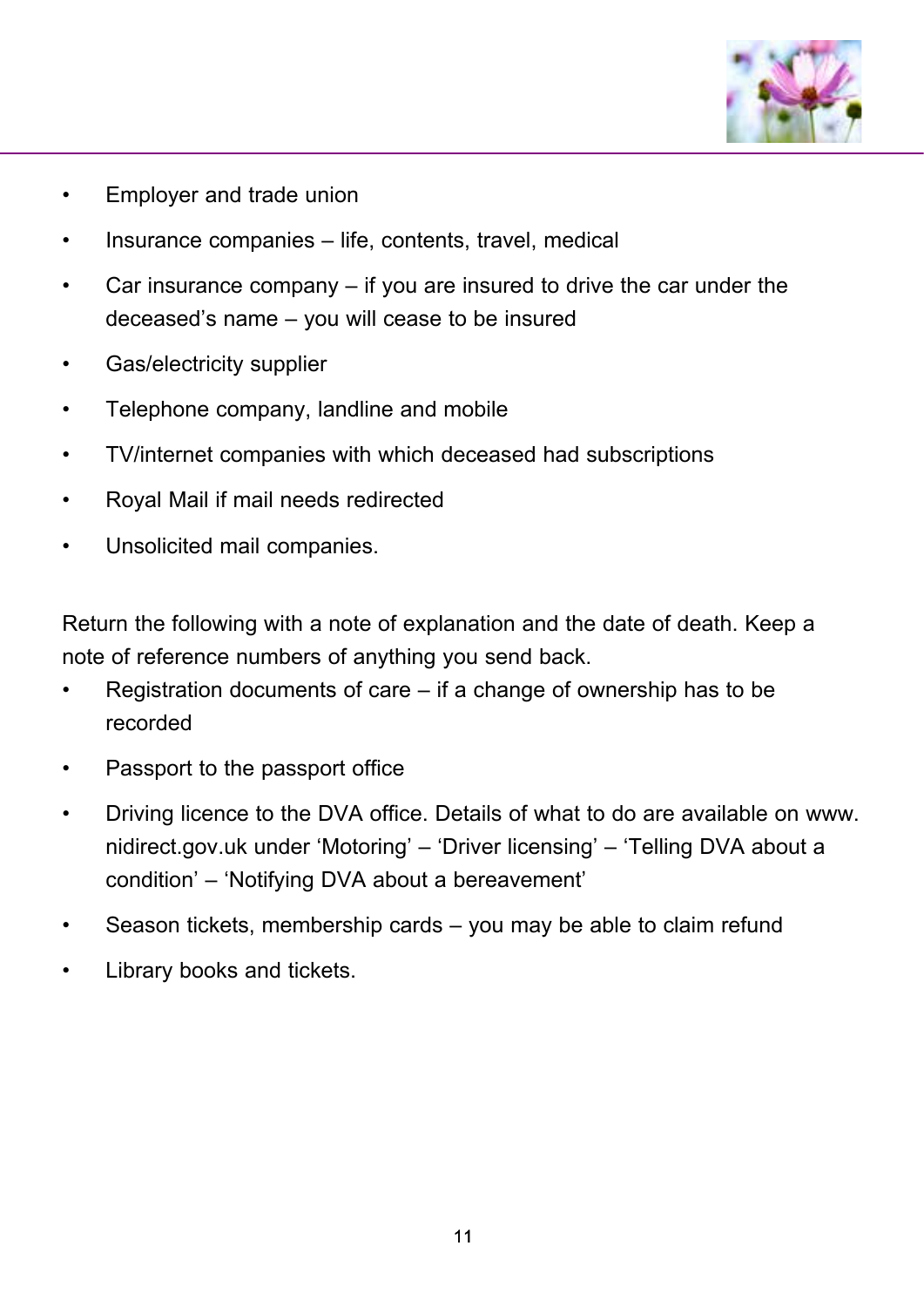

# Section 2: Coping with bereavement

## **Grieving**

All people will experience bereavement at some time in their lives. Grief is the normal process that we all experience following a loss. People can react to loss and bereavement in different ways. You may be surprised at the sorts of feelings and symptoms you experience. Grieving is very individual, and is influenced by your personality, life experience and the relationship you had with the person who has died.

People expect to feel sad and weepy after a death but they may also feel numb. Feelings of guilt and anger are normal but can be difficult to cope with, especially if they are directed towards the person who has died.

It can be hard to accept loss. You may find yourself denying that the death has occurred and it is not unusual to think you have seen or heard the person. You may feel strained and physically run down and have difficulty eating or sleeping. You may experience despair and depression and find that you have lost all interest in living.

All these are normal reactions that many bereaved people experience. They are not signs that you are 'going mad'.

#### What can help after someone dies

There are some simple suggestions that people have found helpful:

- Cry if you want to, don't bottle up feelings
- Try and talk about your thoughts and experiences to someone you know and trust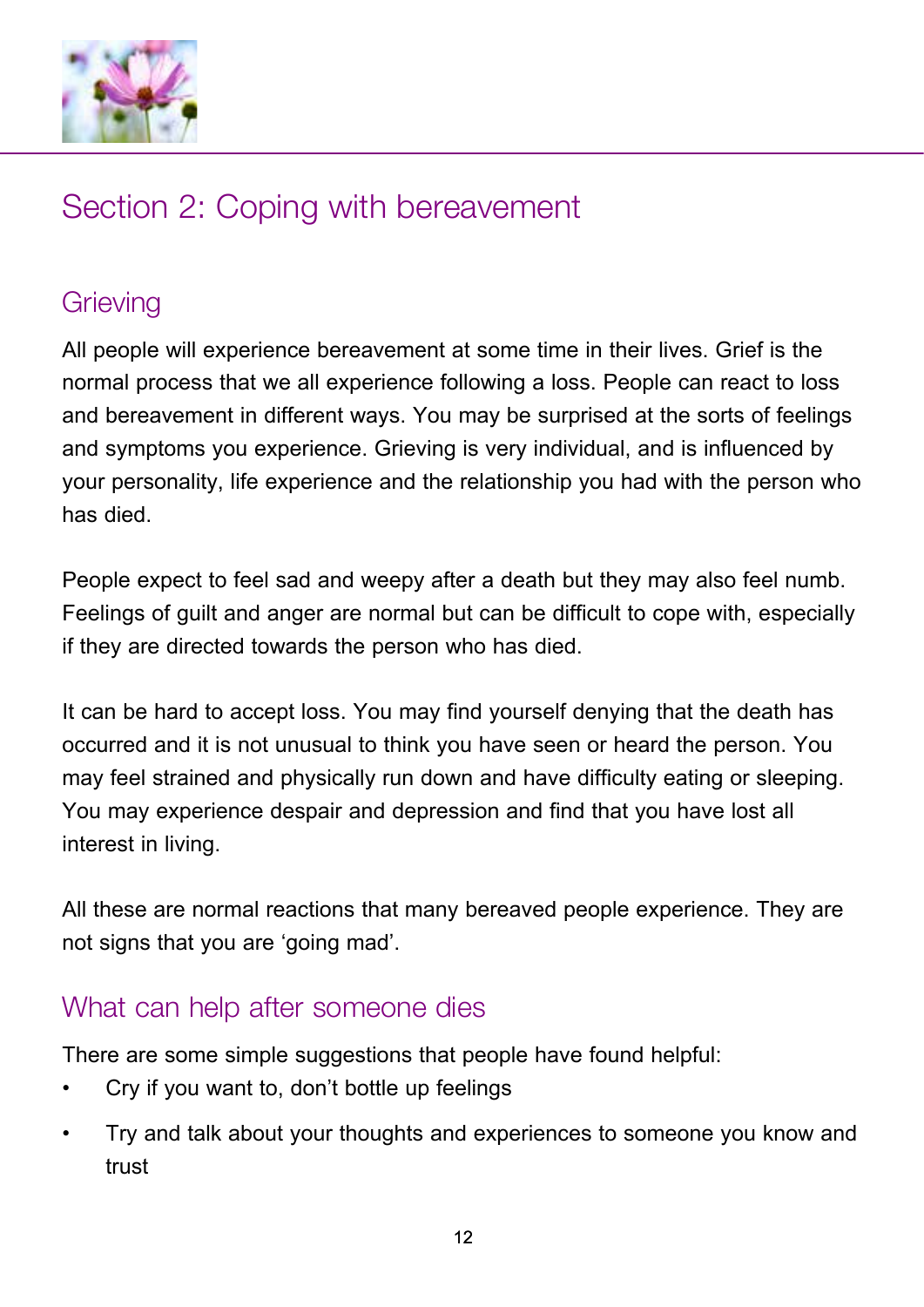

- Allow yourself time to grieve
- Ask for and accept help from others.

Some people may feel the need to move house, or quickly dispose of possessions. Changes after bereavement should generally not be made in haste but be part of a process of facing emotions and working to rebuild your life.

Grief is an individual experience and there is no defined pattern or timescale for the grieving process. The time will come when you feel ready to start taking up life afresh and perhaps doing new things. This is not being disloyal to the person who has died as they will always be part of you.

If you feel you need additional help to cope with your bereavement, your GP, minister, priest, or faith/belief group representative will be able to support you or put you in touch with voluntary and community organisations that provide support to bereaved people. Some contact details are in the information section of this booklet.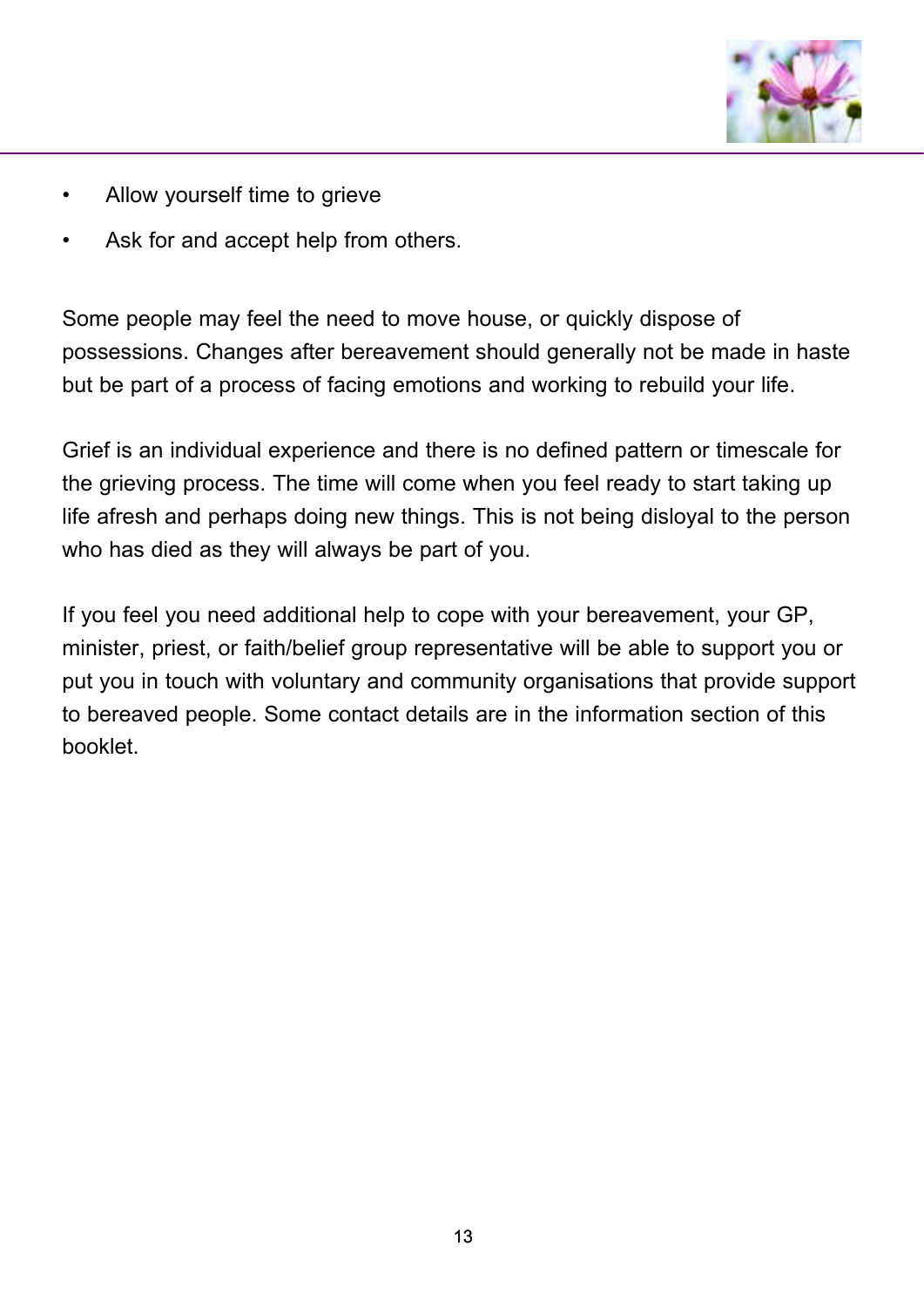

#### Supporting children after someone dies

This section provides some guidance to help you talk to and support children when someone close to them dies.

Children can respond to bereavement in different ways. It is important to talk honestly to them about the death so that they know what has happened. They will then understand why everyone is upset and not be confused or feel excluded. Give them the facts and spend time with them so they can ask questions or talk about what has happened. Use simple language and avoid expressions such as 'granny has gone away' or 'fallen asleep' as they cause confusion and anxiety.

Don't be afraid to offer children the opportunity to be involved in planning and participating in the funeral, this can help them understand that the person they knew and loved is gone. Explaining to them in advance what will happen will prepare them and help them decide what they want to do.

Encouraging children to write a letter or draw a picture to place with the person who has died will give them an opportunity to be involved and can be a positive way for them to say goodbye.

Children will want to remember the person who has died. Sharing stories about them, looking at photos and keeping and displaying mementos are all ways of keeping memories alive.

When children are grieving they may become moody and aggressive or quiet and withdrawn. They can find it difficult to concentrate and have a disturbed sleep pattern. They may go back to behaving like a younger child.

It may be helpful to speak to their teacher and tell them that the death has occurred.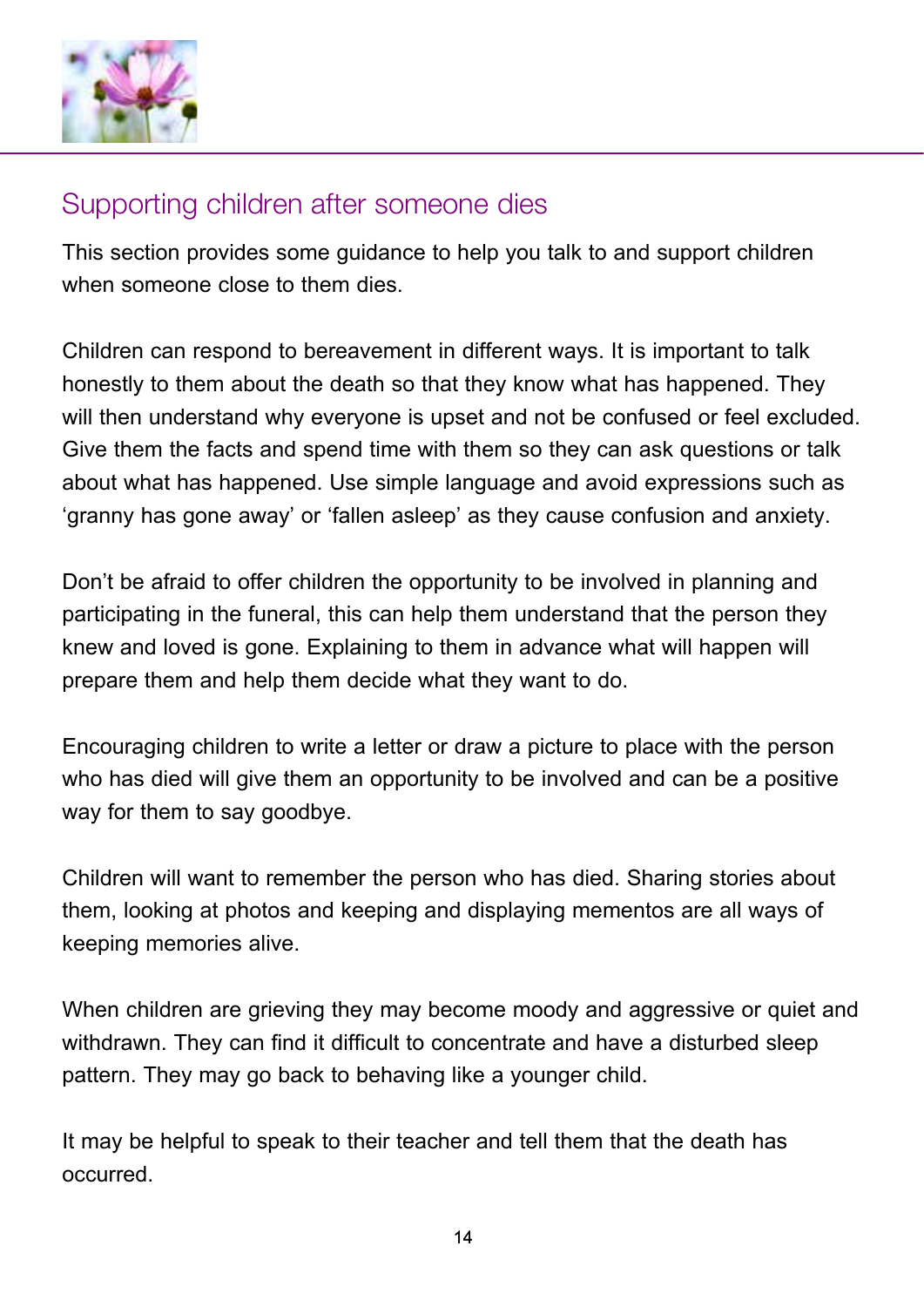

For most children the changes in their behaviour will pass in time. If you are worried that they still seem to be struggling after a few months, do ask your GP for help or contact one of the organisations listed at the back of this booklet.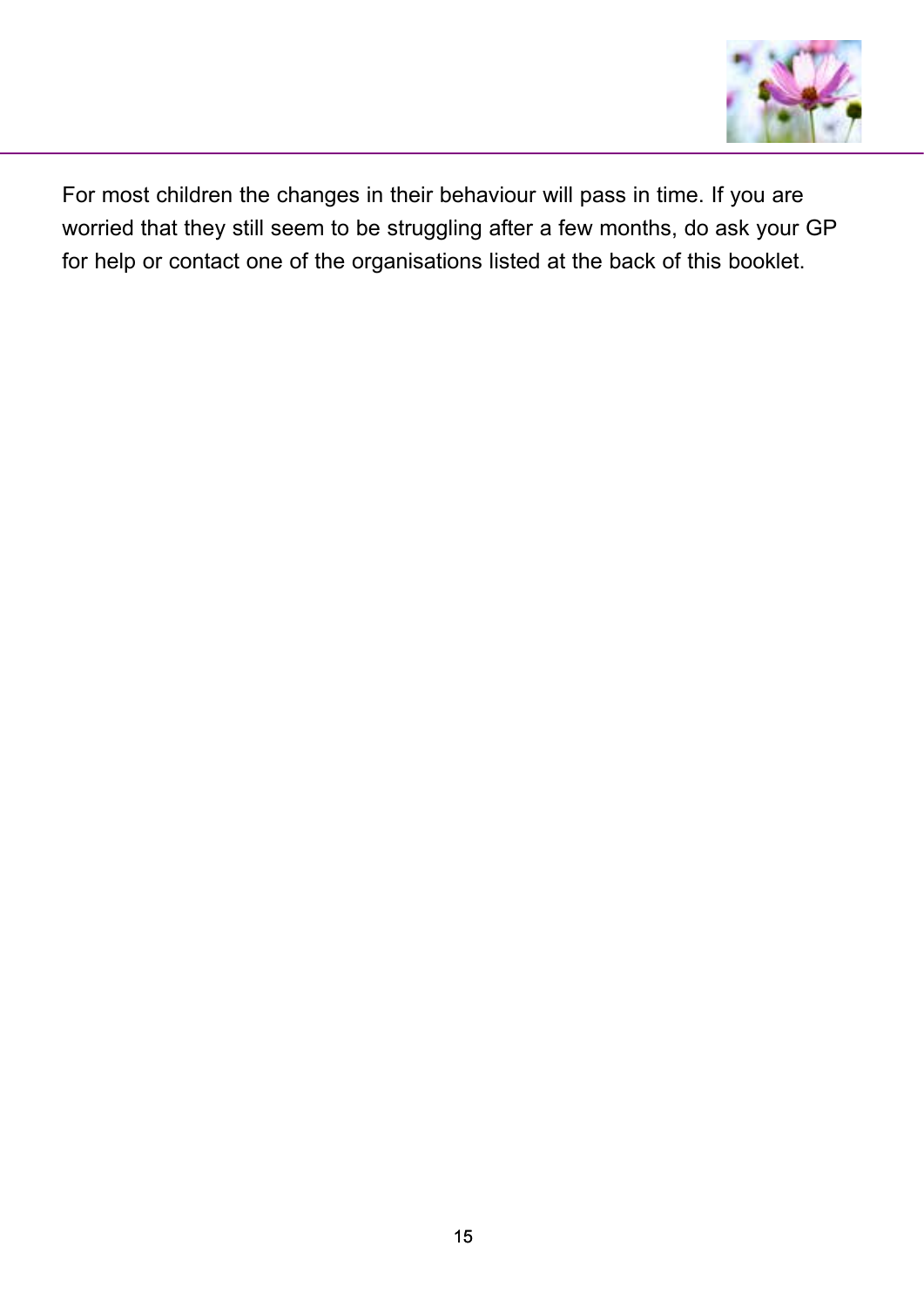

# Section 3: Information and local support

### Registrars' offices

The telephone numbers of local Registrars' offices are listed in Yellow Pages under Registrar of Births, Deaths and Marriages or via www.nidirect.gov.uk under the section 'Government, citizens and rights', then under 'Births and registration'.

#### Funeral directors

Details of local funeral directors can be found in Yellow Pages, those registered under SAIF and NAFD belong to a professional body, and can be found on www. saif.org.uk and www.nafd.org.uk

Planning to arrange a funeral without using a funeral director contact: The Natural Death Centre In the Hill House Watley Lane Twyford Winchester SO21 1QX Tel: 01962712690 www.naturaldeath.org.uk

#### Benefits and pensions

The Social Security Agency Bereavement Service can be contacted on Freephone number: 0800 085 2463 to report a death and check if you are entitled to any benefits or financial help. All the telephone numbers of the benefits and pensions offices you will need are listed in The Phone Book in the Business Listings section under Government Offices – Benefits and Pensions or via www. dsdni.gov.uk.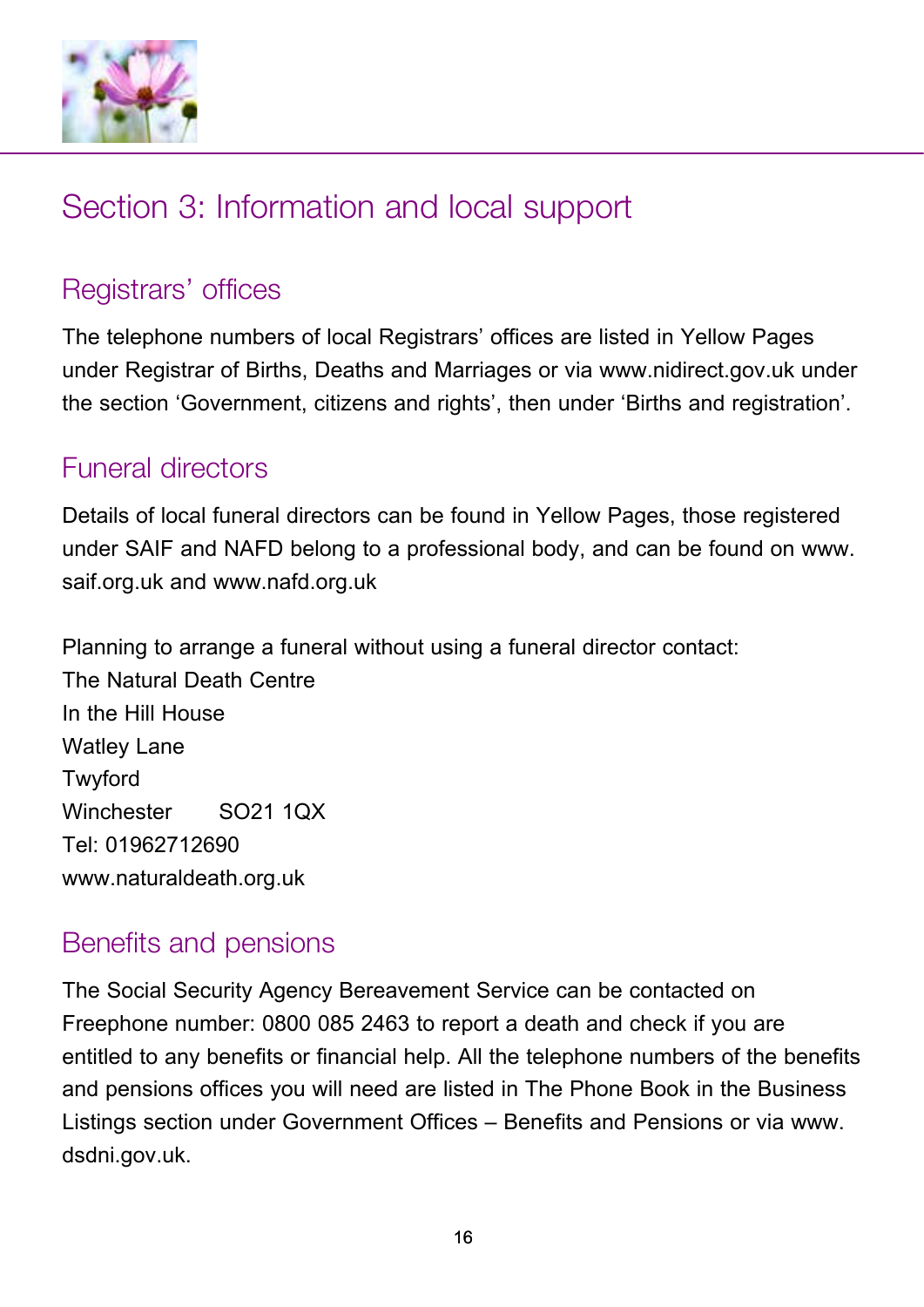

www.nidirect.gov.uk is the official government website for Northern Ireland and has a very helpful death and bereavement section which includes wills and probate; what to do after a death; and benefits, property and money. This bereavement section is within 'Government, citizens and rights'.

### Coroners Service for Northern Ireland

Mays Chambers 73 May Street Belfast BT1 3JL Tel: (028) 9044 6800 Website: www.coronersni.gov.uk Email: coronersoffice@courtsni.gov.uk

Coroners Liaison Officers Tel: (028) 9044 6811/(028) 9044 6809/(028) 9044 6814

Contact www.the-bereavement-register.org.uk to stop all unsolicited mail.

#### Support organisations

#### Age NI

3 Lower Crescent Belfast BT7 1NR Tel: 0808 808 7575 www.ageuk.org.uk/northern-ireland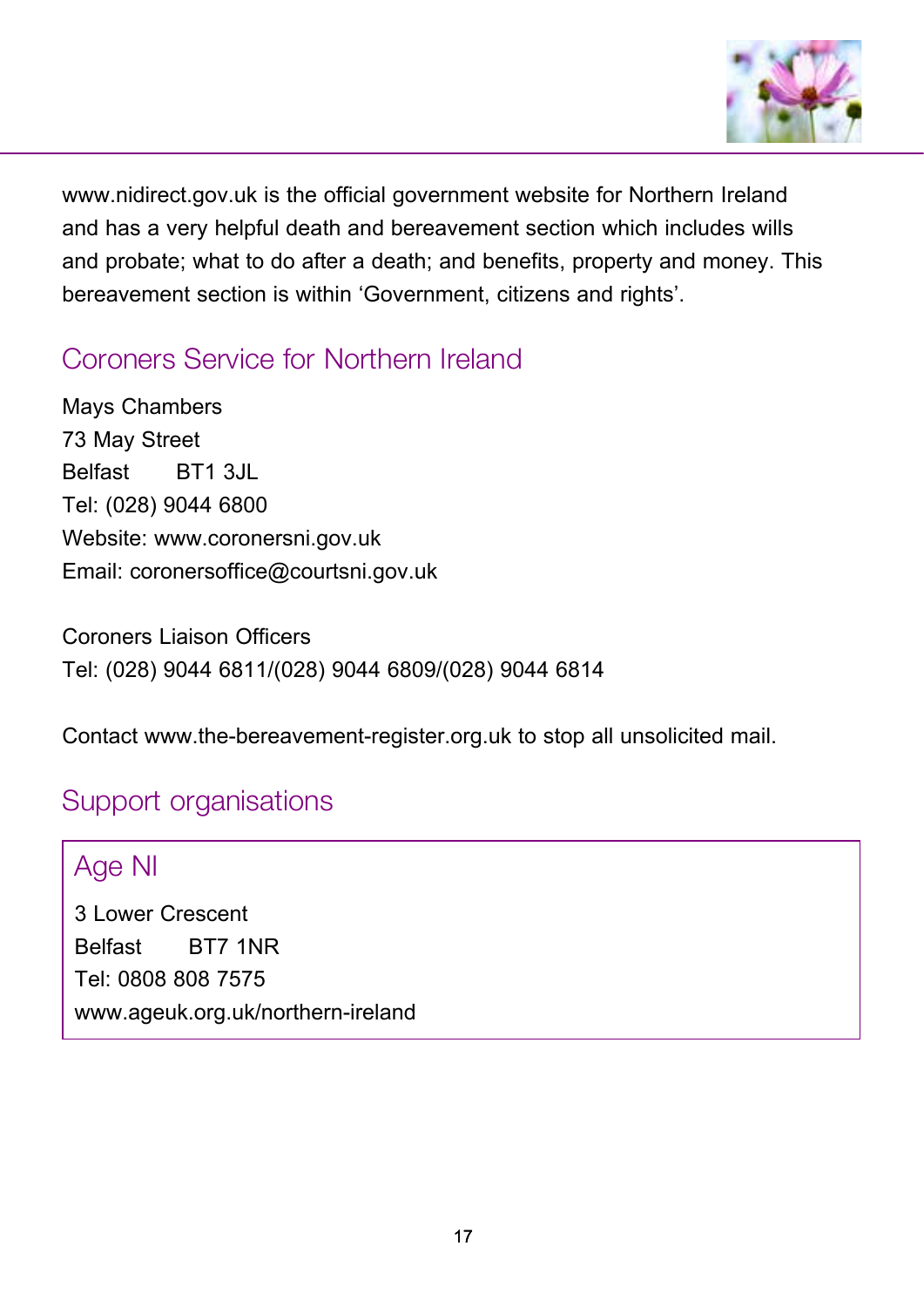

#### Alzheimer's Society

Unit 4 Balmoral Business Park Boucher Crescent Belfast BT12 6HU Tel: (028) 9066 4100 www.alzheimers.org.uk

### Citizens Advice Bureau

46 Donegall Pass Belfast BT7 1BS (can give advice on bereavement benefits) Tel: (028) 9023 6522 www.citizensadvice.co.uk

#### Cruse Bereavement Care

NI Regional Headquarters Prince Regent Commercial Centre 8 Prince Regent Road Belfast BT5 6QR Tel: (028) 9079 2419 Email: northern.ireland@cruse.org.uk www.cruse.org.uk

#### Samaritans

Tel: 08457 90 90 90 www.samaritans.org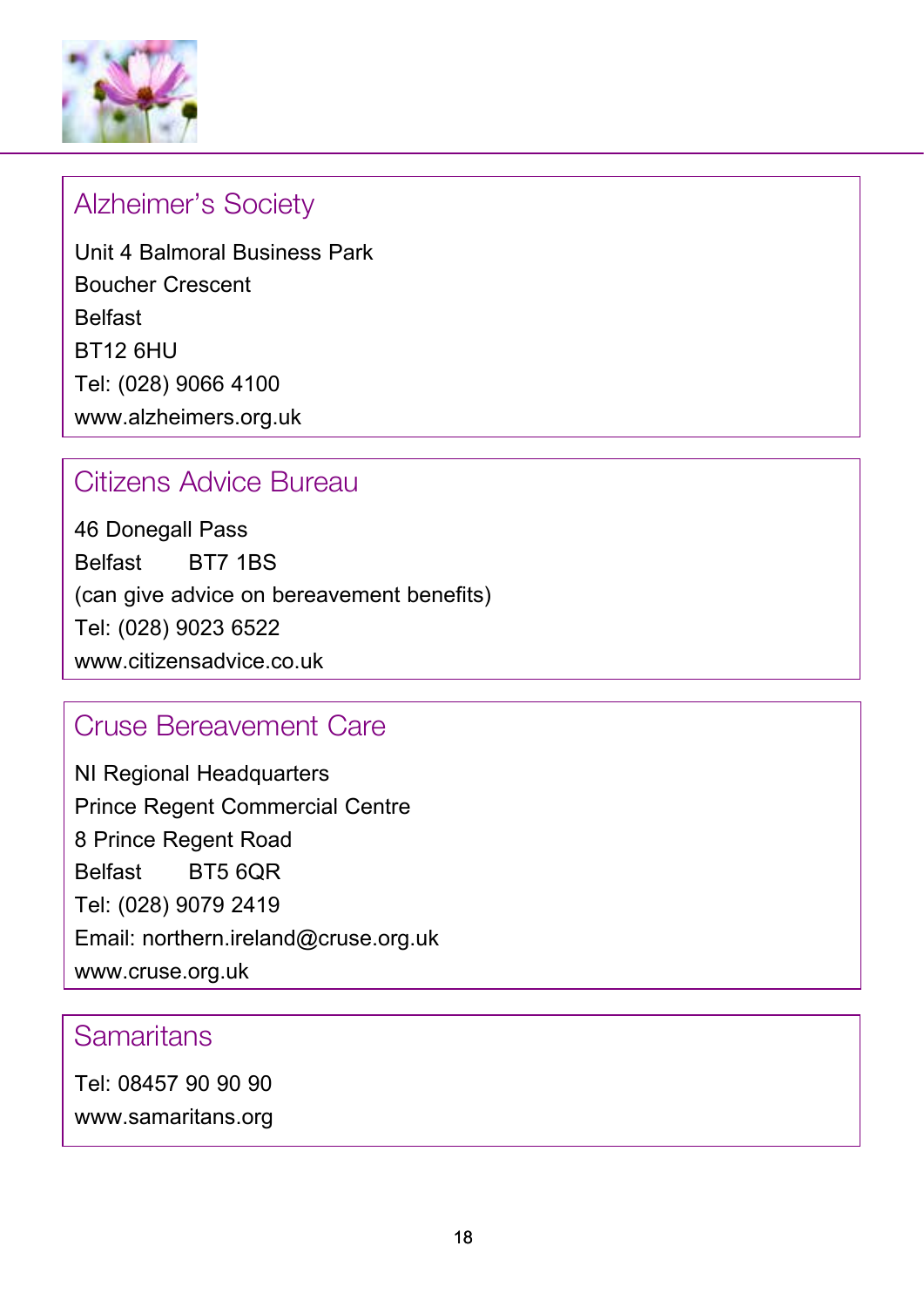

#### Lifeline

If you are in distress or despair, Lifeline counsellors are available 24 hours a day, 7 days a week to listen to you and give you the help and support you need, in confidence.

Tel: 0808 808 8000 (Freephone number) www.contactni.com

## Supporting Children

## Barnardo's Child Bereavement Support Service

23 Windsor Avenue Belfast BT9 6EE Tel: (028) 9066 8333 www.barnardos.org.uk/childbereavementservice

### Cruse, Child Bereavement Service

NI Regional Headquarters Prince Regent Commercial Centre 8 Prince Regent Road Belfast BT5 6QR Tel: (028) 9079 2419 Interactive website for young people (12-18 years): www.rd4u.org.uk Freephone helpline 0808 808 1677